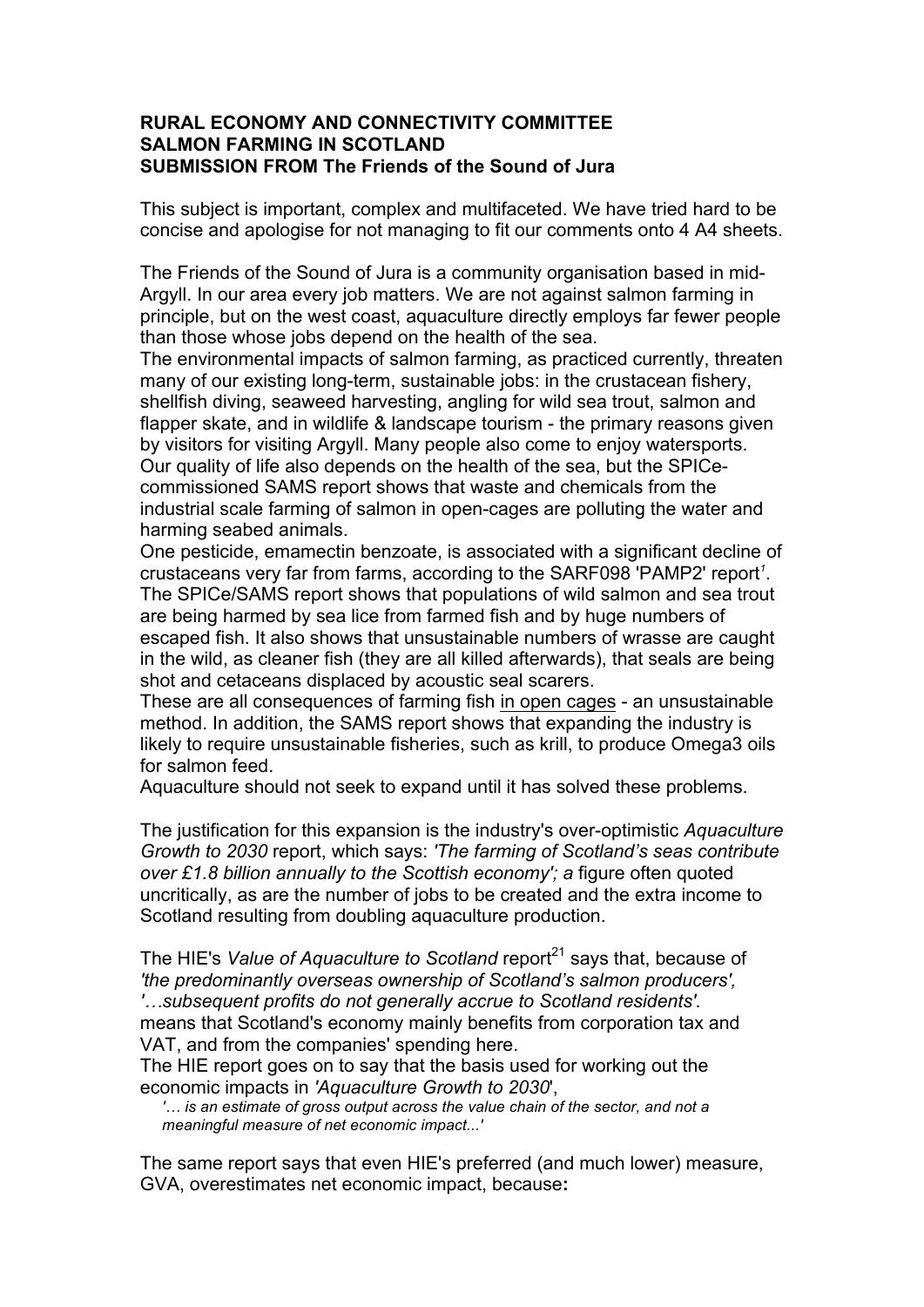*'With international ownership of the main companies, GVA is arguably not as useful an impact measure as earnings from employment and self-employment …'*

and goes on to point out that *'…earnings include money paid to migrant workers (particularly in processing) that will to an extent be spent in their home country.'*

According to the report's figures, a significant amount of the GVA 'benefit' are due to the industry buying high volumes of pesticide to treat sea lice. The SSPO's figures show that 30% of £55m (ie £16.5m), was spent on chemical treatments in 2016*.* The use of so much pesticide is counted as a positive thing in the economic analysis!

*Aquaculture Growth to 2030* says the industry could support 18,000 jobs by  $2030^{25}$ . In 2016, only 294 people worked in salmon smolt production and 1,486 in fish production<sup>24</sup>. The majority of jobs in finfish aquaculture are in processing, which mostly happens near population centres, sometimes in England. To reach 18,000 jobs, the direct job total has been inflated by an estimated number of indirect jobs, then inflated again by 19%, to cover 'induced employment' in trades utterly unrelated to fish farming, then inflated by 50% (see below). In rural economies like ours, direct employment in fish farming and its indirect jobs are dwarfed by the number of existing sustainable jobs, a total that could also be inflated to include induced employment. Many of these jobs could co-exist with aquaculture if it were not harmful to the environment.

The industry promotes the idea that if salmon production doubled by 2030, full time equivalent, direct, indirect and induced jobs would rise by about 50%, but the HIE report's *'PROSPECTS TO 2030'* section, calls this 'highly optimistic'. HIE's own scenario forecasts only a 20% gain in GVA, jobs and employment returns. Just a fifth of direct and indirect aquaculture jobs are on or near the  $farms<sup>22</sup>$ , so the gain would be smallest in those areas where the entire environmental impact falls, threatening pre-existing businesses there.

The HIE report also points out that the high cost of expanding farms offshore, *'possibly up to 4,000-6,000 tonnes per site'*, under SEPA's new DZR scheme, will require economies of scale, resulting in substantially fewer jobs per farm: '…producing twice as much salmon in the average year from a new site than from an existing site would require much lower than proportionate site staffing (with automatic feeding), and also with logistical economies in feed supply and transportation from sites for harvesting,'

Creel fishing for crustaceans is one pre-existing, sustainable business that is vital to our community and to many others on the west coast, in the Outer Hebrides and the Northern Isles. In 2016, the total creel landings for Scotland (uninflated by economic multipliers) were worth £49.7m23. The west coast and Northern Isles had 870 creel fishing boats. On the west coast alone they provided 296 direct FTE jobs. Applying the Type1 30% multiplier used by government to estimate the indirect jobs in the fishing sector adds 89 FTE jobs. Including aquaculture's 19% multiplier for induced impact gives a total of 458 FTE west coast jobs. The equivalent in the Northern Isles/Outer Hebrides would approach 400 FTE jobs.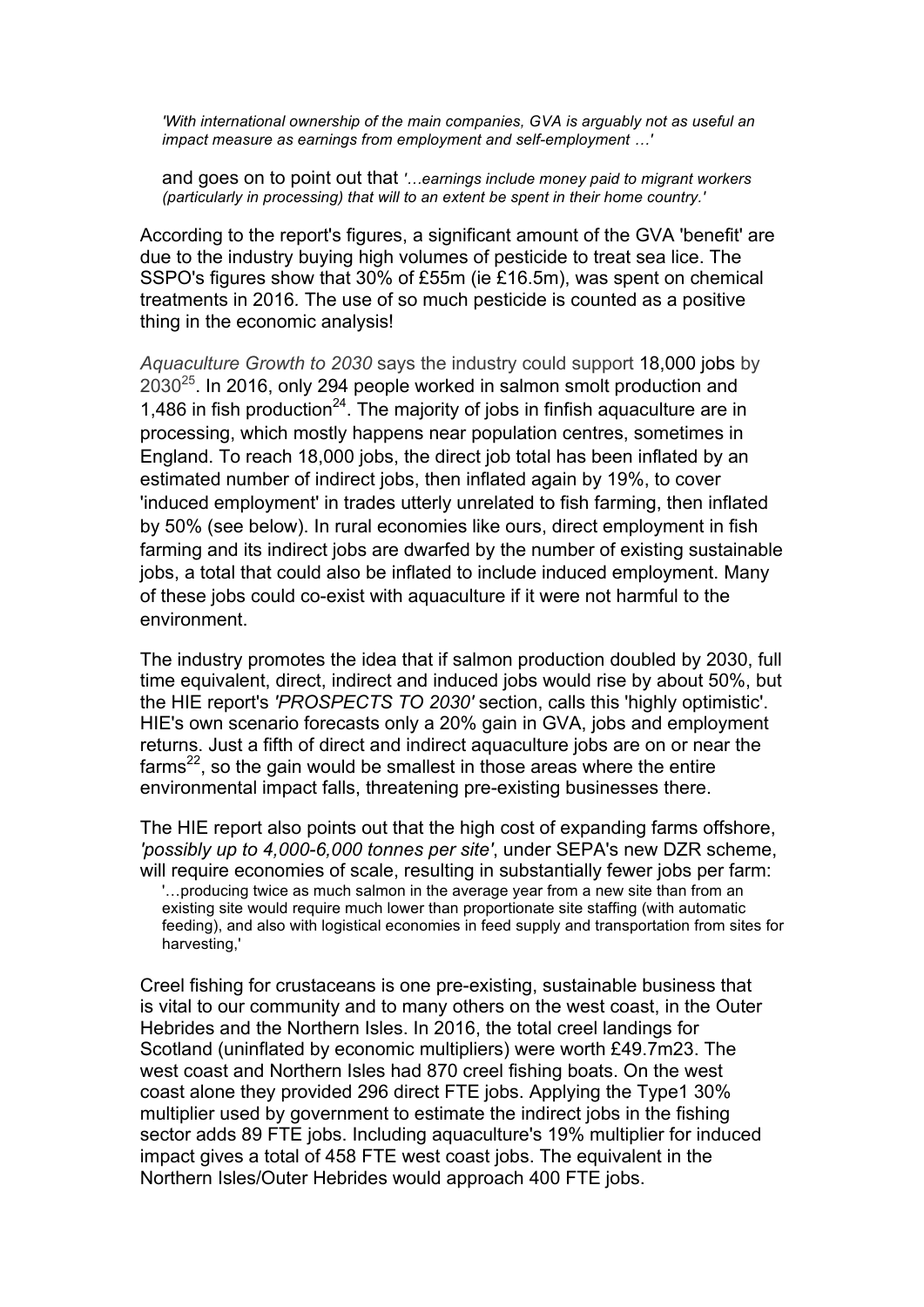The SAMS report shows that parasitic sea lice are evolving resistance to chemicals. In response, salmon farms have been applying very high levels of pesticides, which can harm and kill other crustaceans, including commercial species. One of these, emamectin benzoate (EMB), is fed to the farmed fish. Once excreted, it breaks down so slowly that it can remain active on the seabed for more than four years.

The 'PAMP 2' study *(SARF098)*<sup>1</sup> found a correlation between the use of EMB and a c. 60% decline in crustaceans, at sea loch scales and at levels too low to be detected by SEPA's standard monitoring.

SEPA produced an *EMB Response Options*<sup>2</sup> paper, which makes it clear that the agency had not been routinely analysing its monitoring data on EMB use/ abundance and diversity of animals on the seabed, to spot large scale harm:

*'To date effects such as those described in SARF098 have not been evident, indeed … the original PAMP report demonstrated no detectable effects from the use of these medicines. In part though this is down to our not having been in a position to undertake analysis of the data that we hold and this could be seen as a significant failing on our part, especially in the light of anecdotal claims of impacts on crustacean fisheries.'*

There are indeed widespread reports from creel fishermen in Scotland as well as in Norway that their crustacean catches are declining in fish farming areas. Despite this, SEPA's environmental monitoring does not include the regular sampling of commercial species and it seems that no studies have been conducted to specifically assess this risk. Why is this?

SEPA's Response Options' report also states that,

*'…the waters in which salmon farming is practiced are usually the same waters in which Scotland's valuable crustacean fisheries are located…it is not tenable for SEPA to adopt a position where commercial shellfish species are impacted by the day-to-day activities of fish farms, activities which SEPA will have knowingly authorised under CAR… SARF098 reveals that there is a significant risk of failure to provide such protection.'* 

SEPA's aquaculture specialist recommended banning EMB, which became the agency's policy until the ban was shelved just before its public announcement, after industry lobbying, according to the *Herald*<sup>3</sup>. Small wonder then, that public confidence in the independence of the industry's regulator has been eroded.

SEPA has since issued a lower interim Environmental Quality Standard (EQS) for EMB, but applies it only to licences for new fish farms in a limited number of protected areas, and not to the expansion of existing farms there. The EQS remains unchanged outside MPAs, pending an ongoing review. The PAMP2 results show that it is not safe to assume that no harm is being done by the EMB used by existing farms, including those inside MPAs.

As a consenting agency as well as the Scottish regulator of pollution and the enforcer of compliance with fish farm licence terms, SEPA has a key role in controlling aquaculture's impacts and its future expansion. In Mr A'Hearn's  $28<sup>th</sup>$  March letter to ECCLRC convener, Mr Dey<sup>4</sup>, he states that during 2015-17, surveys of Scotland's 224 active salmon farms revealed 129 breaches of SEPA's seabed impact standards. Although the biomass of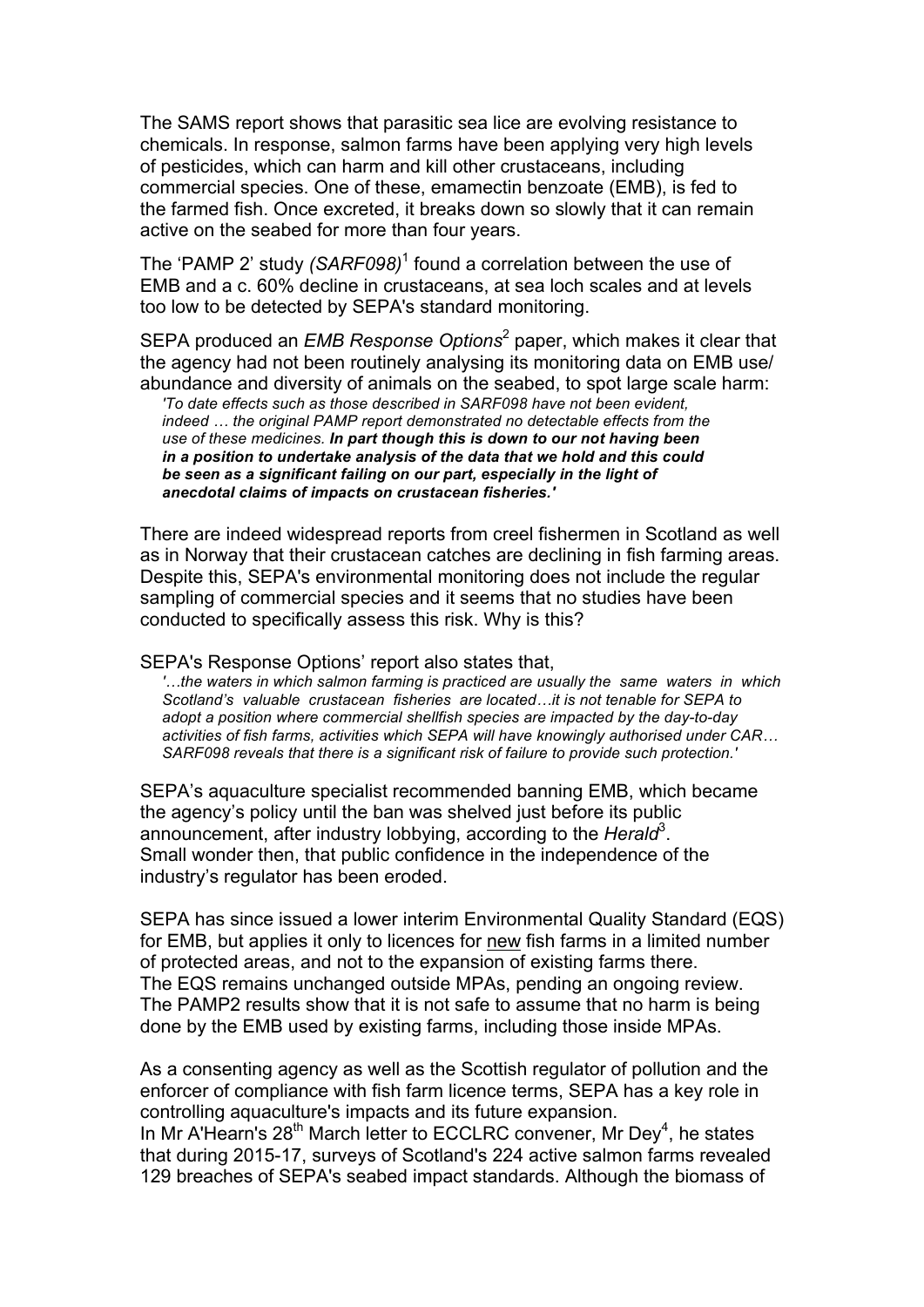fish was reduced at 42 farms, 20% have yet to show sufficient improvement, while another 33% have yet to report. Nor is it clear whether the seabed has recovered at the farms where biomass was not reduced.

All these licence term breaches happened at farms where SEPA had set the biomass of farmed fish at supposedly safe levels.

They may have been due to errors, the over-use of chemicals to treat high levels of sea lice or disease, deliberate overstocking with fish or the failure of SEPA's modelling to predict accurately the impact of waste and chemicals on the seabed. None of these are acceptable reasons and they make us question how well SEPA is able to predict the environmental impact of fish farm waste or to enforce compliance.

There needs to be an urgent independent review of how SEPA makes these assessments, how its modelling results are interpreted and how many existing farms have been granted licences to hold unsafe biomass of fish.

SEPA is also responsible for compliance but, despite many hundreds of breaches of licence terms, the agency has never revoked any aquaculture licences, nor does it seem to have successfully prosecuted any persistent offenders. Nor has FHI.

Environmental harm is more likely to occur if there are no real sanctions for companies that break the rules. SEPA and FHI must properly police their rules and always penalise the companies that breach them.

The regulators must also stop relying on the industry to supply data voluntarily, on the harm that its operations do to the environment. This is a clear conflict of interests and the ECCLR is right to say that:

*'The current consenting and regulatory framework, including the approach to sanctions and enforcement, is inadequate to address the environmental issues. The Committee is not convinced the sector is being regulated sufficiently, or regulated sufficiently effectively. This needs to be addressed urgently because further expansion must be on an environmentally sustainable basis.'*

SEPA hopes to improve the accuracy of its modelling of fish farm waste deposition by using a new computer model, but the developers of this NewDepomod' list among its goals<sup>5</sup>, 'supporting industry expansion'. This does not inspire public confidence in the regulator's independence.

SEPA regulates fish farm waste differently to pollution from other industries. Despite the government's 'polluter pays' policy, aquaculture is the only polluter allowed to discharge its untreated waste in the sea for free. Nor does it use best environmental practice to avoid doing so.

Mr A'Hearn's letter to Mr Dey<sup>4</sup> shows that, unlike human sewage ('urban waste water'), aquaculture's effluent is allowed to kill or harm most life on the seabed inside an Allowable Zone of Effect, associated with each farm (typically around  $75,000m^2$  per 2500 tonne farm).

Regarding toxic chemical discharges, SEPA's *EMB Response Options* paper states that: *'Fish farming is unique in that it is a sector which is allowed to discharge substantial quantities of biocides…*'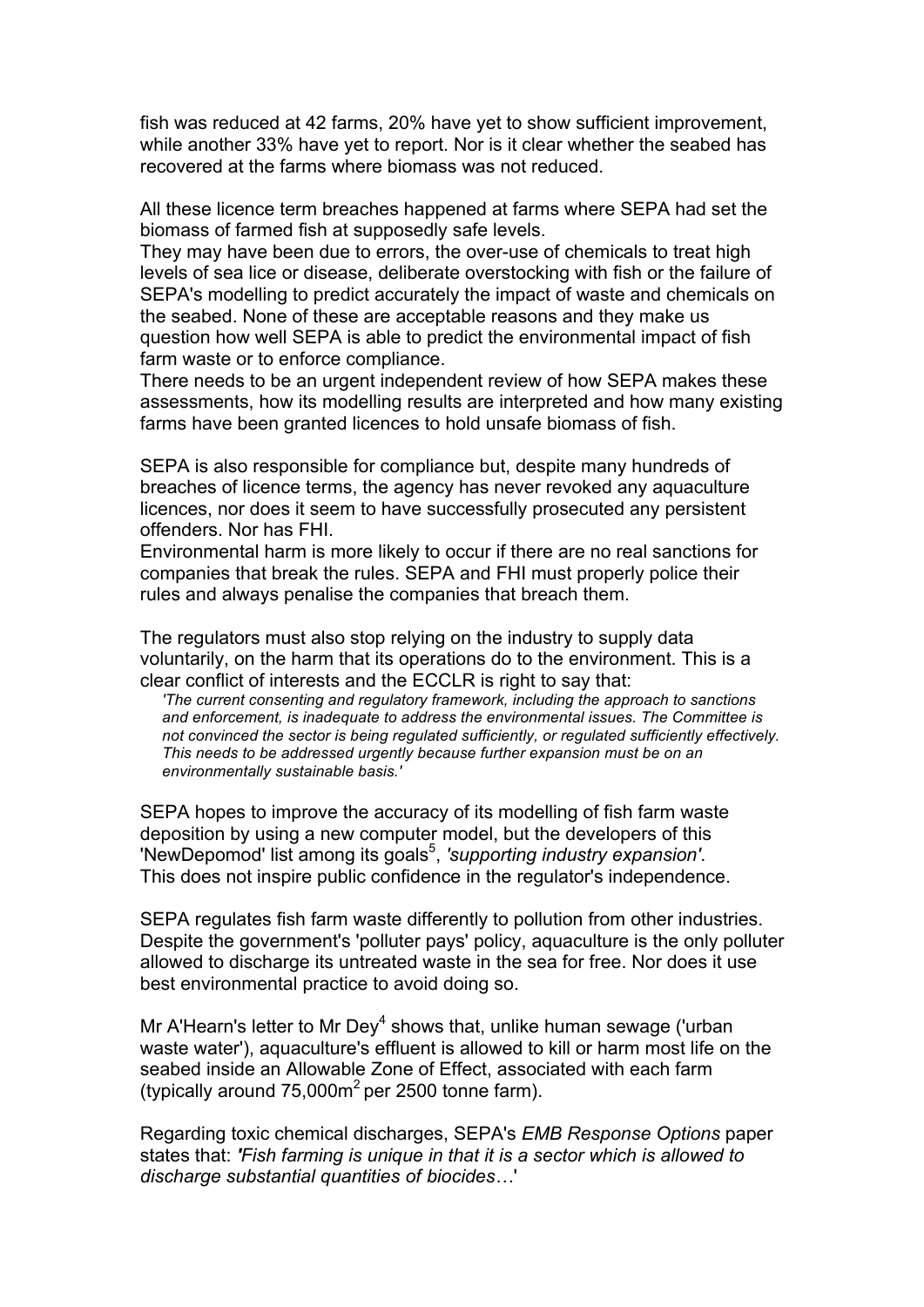In addition, rather than using industry-standard hydrodynamic modelling to predict particulate pollution dispersion from its point-source (effectively endof-pipe) locations, SEPA uses its own smaller scale depositional model.

SEPA acknowledges that this AutoDepomod model under-estimates how much waste will reach and affect the seabed far from fish farms. It also ignores the sometimes large amounts of effluent predicted to leave its limited modelled area. At one proposed fish farm site in the Sound of Jura (Dounie), the AutoDepomod model predicted that 99% of particulate waste, mainly insoluble faeces and emamectin, would be ignored for this reason. SEPA assumes that this waste is dispersed and diluted to oblivion, but the agency's recent trials of hydrodynamic modelling, at Shuna and Fetlar, show that it actually accumulates on the seabed elsewhere, sometimes in combination with waste from other farms. Neither Auto or NewDepomod can account for the wide-scale and cumulative impact of waste from multiple farms, so this is currently ignored by SEPA's consenting process.

NewDepomod has not been peer-reviewed, so its many assumptions on how the sea will transport, deposit & re-suspend waste are opaque to outsiders. Astonishingly SEPA admit  $(FOI<sup>8</sup>)$  that its developers have not told them of any limitations. NewDepomod's assumptions and limitations should be published for independent scrutiny before it is used to issue pollution licences.

SEPA should also explain why Marine Harvest has already used NewDepomod to support a planning application for a 3500 tonne farm<sup>9</sup> near Shuna (40% larger than the previous allowable maximum) and for a CAR licence for 3500t farm at Muck, before the new model and the proposed new DZR licensing system for such large farms have been scrutinised or approved by Parliament, and while the industry's wider impacts are still largely unknown.

The SAMS report shows that there is no information on the sensitivity of Scottish marine species to aquaculture's waste and chemicals, especially in combination, cumulatively and at low levels over wide scales. There is also significant uncertainty about the whereabouts of Priority Marine Features. Public data, analysed by NTS in February 2018<sup>6</sup>, show that 32% of active salmon farms are within protected areas, yet, astonishingly, SEPA says it has no information on whether existing fish farms are harming marine life, eg maerl, inside MPAs<sup>7</sup>. SNH told the RECC hearing on 18<sup>th</sup> April that they avoid fish farms when monitoring the condition of MPAs, as the results would not be typical. This reflects the high likelihood that fish farms degrade some MPAs.

Many Priority Marine Feature species are mobile, which means they may not spend their whole lives inside protected areas. This does not mean that they can escape aquaculture's impacts by swimming away – they may live in the only place suitable for them, or have to migrate past salmon farms: wild salmonid migration routes are little understood, for instance. With good reason the ECCLRC concluded that:

*'There are significant gaps in knowledge, data, monitoring and research around the adverse risk the sector poses to ecosystem functions, their resilience and the supply of ecosystem services. Further information is necessary in order to set realistic targets for the*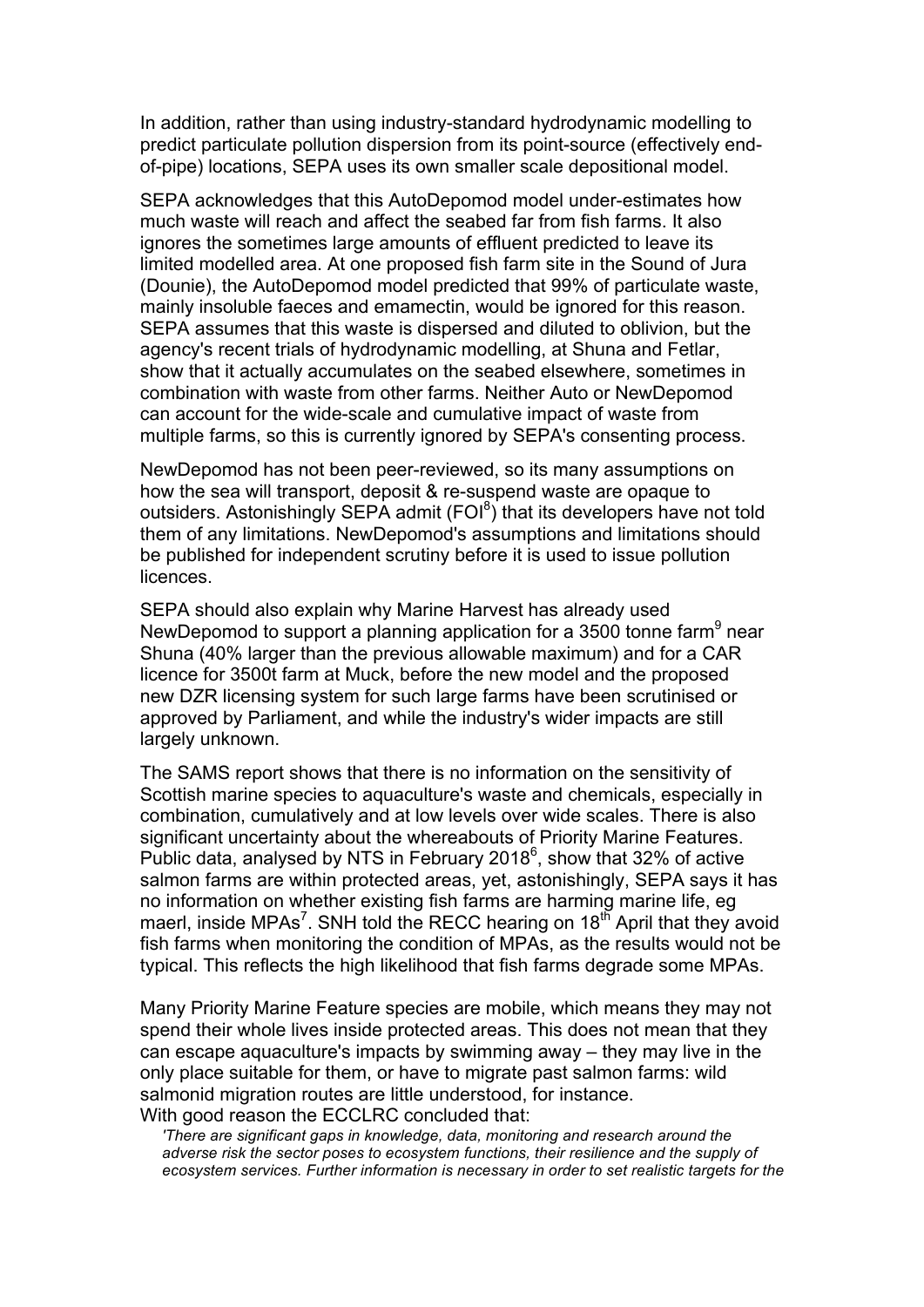*industry that fall within environmental limits.'* 

These environmental limits must be known before the industry expands. SEPA's policy of allowing most seabed animals to be killed inside each farm's Allowable Zone of Effect is gross pollution, however you look at it. So is allowing 99% of waste and pesticide to leave a predictive model, unaccounted for. The justification given for harming most life in the AZE is that the seabed will recover within a few years if the farm is removed - but some seabed organisms are much more sensitive to pollution than others and they may never fully recover, eg maerl. Very few farms are ever removed, and now the industry wants to double in capacity by 2030, making this even less likely.

Fundamentally, SEPA's approach to licensing fish farm pollution takes no account of how much waste and biocidal chemicals can be absorbed by Scotland's marine ecosystem before it suffers permanent harm. This capacity is not known, but it should be.

SEPA's current consenting and modeling regime is not the 'cohesive framework' that the ECCLR Committee's report calls for. We agree with the committee that this expansion,

*'does not take into account the capacity of the environment to farm that quantity of salmon'* We also agree with the ECCLRC that:

'*If the current issues are not addressed this expansion will be unsustainable and may cause irrecoverable damage to the environment',* 

and that an independent assessment of the environmental sustainability of the predicted growth of the sector is essential and needed now.

A sign of the depth of these problems is that ten million Scottish farmed salmon died prematurely in 2016. During the ECCLRC hearing, the FHI agreed that it is unacceptable for the industry to expand while harmful algal blooms (HABs), disease, sea lice and their chemical and physical treatments are killing a quarter of its stock.

In 2016 HABs caused an ecological and economic catastrophe in Chile's aquaculture region $14$ , while smaller blooms have also closed valuable Scottish shell-fisheries temporarily. Climate change makes HABs more likely. The SAMS report and its authors' hearing suggest that HABs are purely natural events, triggered by changes in dissolved nutrients far offshore, but the report also states that 5-10% of the dissolved nitrogen in the Minch is already derived from salmon farming, and (*Heath et al* (2002)), that nutrient inputs from aquaculture in parts of the west coast contributes more than 80% of land-derived inputs. According to the SAMS report just the solid nutrient inputs from aquaculture will reach 500,000 tonnes by 2030 (more than the untreated sewage of half of Scotland's people), while its  $\alpha$  dissolved nutrients<sup>15</sup> already total twice that much and will have doubled by 2030. There seems to us to be a significant risk, coupled to warming seas, that these nutrients will increase the occurrence of HABs, with dire economic and ecological consequences. Is this risk being studied and assessed as thoroughly as it should be?

The aquaculture industry wants to double in size in a little over a decade,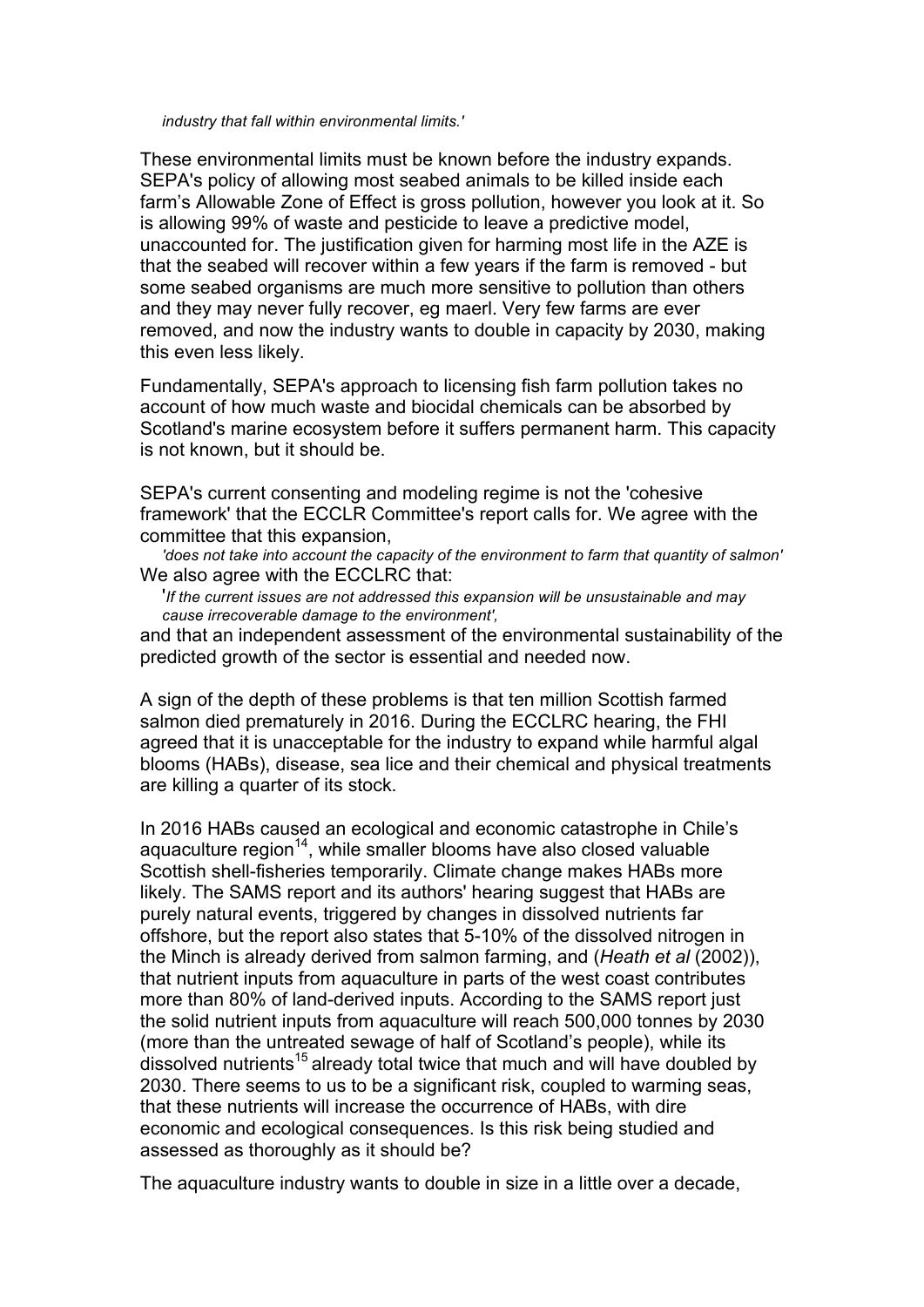before solving these unprecedented problems, yet the repercussions of much larger farms would be dire, for wild salmonids alone, as sea louse numbers are a direct consequence of the number of fish, multiplied by the number of gravid female lice per fish.

SEPA's argument for allowing such large farms is that they will be sited in high-energy sites, where tidal currents are supposed to be able to disperse thousands of tonnes of waste per year. SEPA assumes that all sites of this type would be far offshore, away from coastal communities, sensitive seabed animals, sea lice and wild salmonids, yet the HIE report says,

*'From our consultations, producers' focus pre-2025 is on near-shore, more exposed sites in less sheltered lochs or further off mainland Scotland into the Outer Isles than current seawater sites.'*

These near-shore sites include the Sound of Jura, Shuna and many others that are convenient for fish farm operators, but these mega-farms would be directly in the path of migrating wild salmon and in the year-round habitat of sea trout, both of which, as the SAMS report shows, are profoundly affected by sea lice from fish farms. The west coast populations of both of these Scottish Government Priority Marine Feature species are falling faster than their populations elsewhere in Scotland; a direct, population-level effect of the west coast's fish farms, according to the SAMs report and an independent review of the science, produced by NINA<sup>10</sup>.

SEPA's biodiversity responsibilities include wild salmonids. Only SEPA has the existing power to vary a farm's licensed biomass, yet it refuses to do so to control sea lice numbers to protect wild salmonids, saying that Marine Scotland and the local authorities are better suited to this role. However, Marine Scotland (FHI) is only responsible for farmed fish health, while A&B Council's written evidence to  $ECCLR^{11}$  shows that local authorities are largely unable to limit the impact of multiple farms on wild salmonids by using Environmental Management Plans because EMPs, *'… cannot influence the management of other sites in the same farm management area...'*

New, large farm applications usually require Environmental Impact Assessment, but EIAs often do not apply to expanding biomass at existing farms. A&B Council added<sup>12</sup> that the planning system often cannot address the cumulative effect of multiple farms in these & some other cases, because,

*'… there is no express requirement for the applicant to provide cumulative information… It is clearly appropriate to ask an operator of a suite of farms to address their response to a condition in the light of those farms which they operate which could reasonably be expected to present cumulative issues, but it is less practical to ask them to address issues arising from farms in the control of others, where their access to information will not be the same.'*

…adding that Environmental Management Plans *'…are not an appropriate means to provide an area wide response to the overall impact of sea lice'*

and that, *'many pre-existing sites (are) operating without EMP's, and without any prospect of such unless an application should be made to alter a farm in the future'. 'EMP's are resorted to by Planning Authorities given the lack of an overall area based approach to wild fish interests founded around cumulative impacts' '…providing a somewhat random and ad hoc response to an issue which is ongoing…'*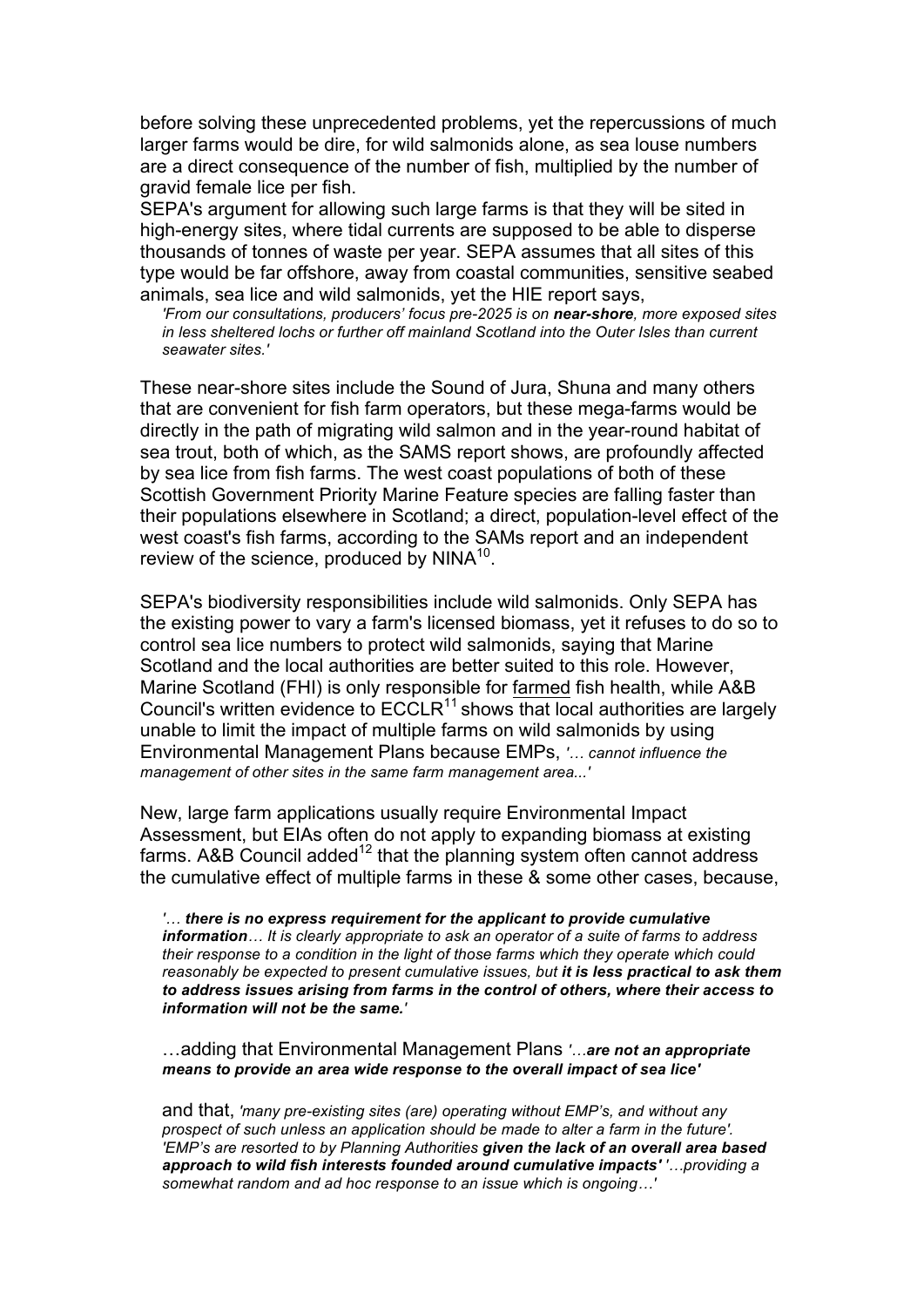*'They are in effect a sticking plaster, not a systematic means of assuring well-being in the wider environment.'*

In addition, local authorities have no remit to inspect farms for fish biomass, sea lice numbers or chemical and waste impacts on the environment. They have no effective mechanism to vary biomass once permanent planning permission is granted. They have no expertise at making these judgements, and in the council's Aquaculture Liaison Group's minutes, Argyll & Bute's planners complain that they receive non-committal advice from Marine Scotland on wild fish impacts. A&B Council also said<sup>12</sup>

*'The haphazard response to date via a small number of EMP's would suggest that responsibility for wild fish interactions has been inappropriately allocated to Planning Authorities, who given their reactive role, are not in my opinion the best placed regulator to address this issue on a comprehensive basis, taking into account cumulative effects.'*

The peril of this failure to control sea lice at large scales is laid bare by the latest research<sup>13</sup>, showing that currents can transport sea lice not just between farms, but from the mainland to the Outer Hebrides and back.

The ECCLRC said that: *'Scotland's public bodies have a duty to protect biodiversity and this must be to the fore when considering the expansion of the sector.'* SEPA's position, that its biodiversity duties can be shifted to other agencies, is not consistent with this and must be challenged.

A single agency should be assigned the legally-binding responsibility for protecting wild salmonids from the effect of fish farming, in particular from sea lice released by farmed fish, but also from diseases and the genetic and other effects of the huge numbers of escapes, which total more than half of Scotland's entire wild salmon population every year, according to the SAMS report.

Marine Scotland must urgently study gene introgression and disease transfer to wild fish, and it must address the enormous numbers of escapes. FHI told the ECCLRC hearing that severe storms cause many of these failures. The level of containment is clearly inadequate, not least because climate change is making powerful storms more frequent.

Marine Scotland told the Friends of the Sound of Jura by telephone that all salmon cages and their moorings must be able to withstand a once in 50 year event, adding that MS relies solely on the applicants to assure them of this, and that it does not check cage designs or assess the exposure of each site. Now the industry is actively expanding into more exposed locations and pressing to be allowed much larger farms, increasing the risk of escapes. The ECCLRC is right to conclude that, *'…there appears to have been too little focus on the application of the precautionary principle in the development and expansion of the sector.'*

The SAMS report omits the visual impact of salmon farms on the landscape, for which SNH is the statutory consultee. In Visit Scotland's latest (2015-16) survey<sup>16</sup>, visitors cite Scotland's landscape as its main attraction. Tourism is worth about £11bn to Scotland, rising to c.£23bn by 2025<sup>17</sup>. It provides many jobs in small coastal communities like ours, and at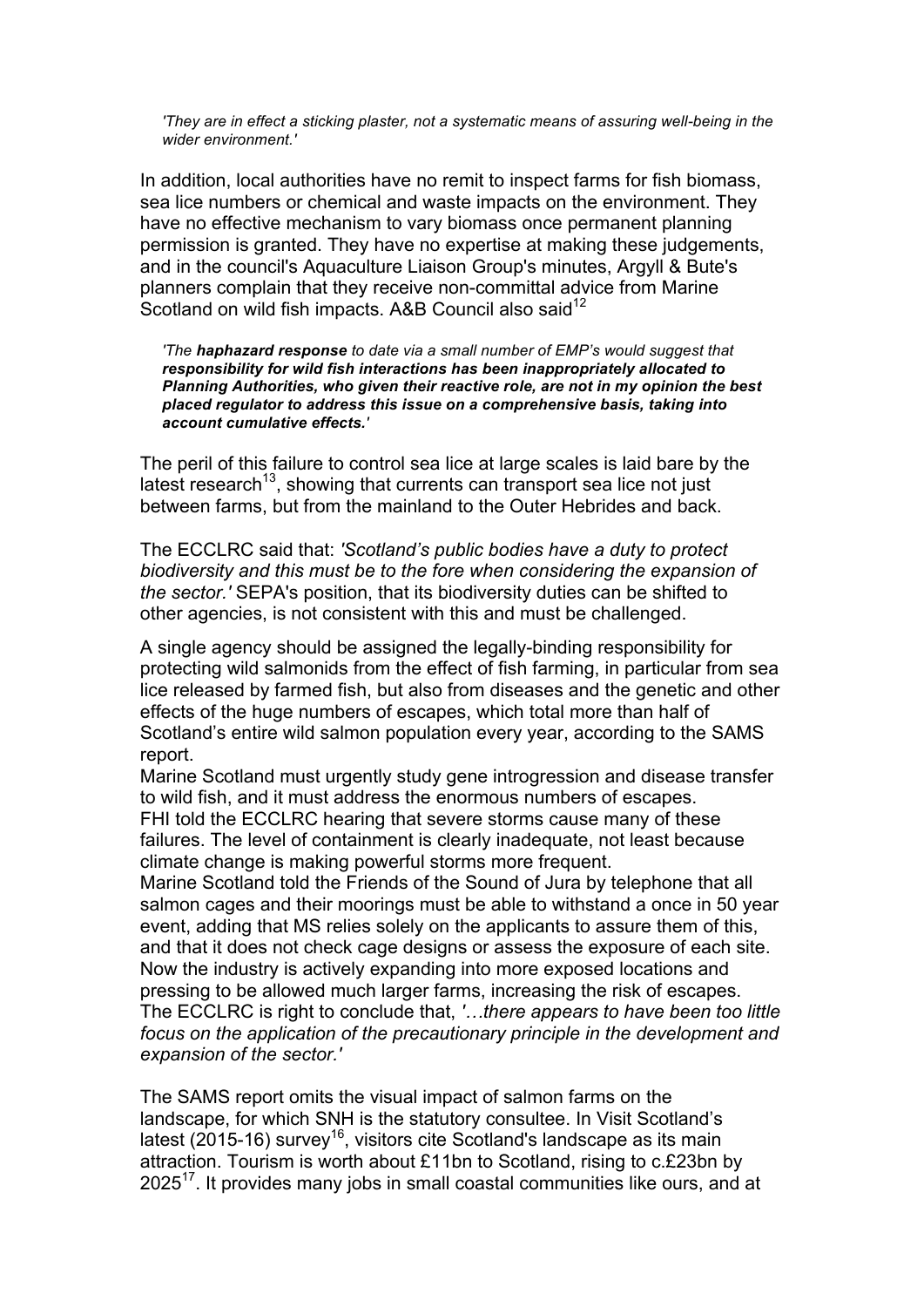least 100 times more Scottish jobs than those directly employed on fish farms. More than 10% of jobs in Argyll & Bute are tourism-related, the highest proportion in Scotland<sup>17</sup>.

Fish farm cages never feature in tourism adverts - probably because, as a SARF-funded study<sup>18</sup> discovered: 48% of respondents said the expansion of fish farming would negatively impact the scenery, and 46% said it would negatively impact the natural environment. A quarter did not want to see an increase in the number of fish farms, over a third didn't want to see them get any bigger & 10% said they would be less likely to visit these locations.

In the face of its many impacts it is wrong to justify fish farm expansion on the basis that its economic benefits will reach all those living closest to the proposed fish farms. There may be some benefits, but substantial losses too.

In our community the majority of people have said clearly that they want no such developments. Marine Harvest says it will respect community opinion and will not force fish farms on those that do not want them, but it applies this only to island communities. What difference does it make whether small coastal communities are on islands or on peninsulas, such as ours? In choosing the sites and sizes of farms, more weight should be given to the opinions of those whose livelihoods depend on the health of their local environment. At present this is only done, in a very patchy way and with a strong bias in favour of development, through the local authority planning process, and by writing to SEPA about CAR licences.

Before permitting salmon farming to expand, sustainable solutions must found to its present problems and shown to work. It is not sufficient just to licence a new set of toxic chemicals and to relocate the most polluting farms to exposed places, in the belief that their faster currents will deposit the pollution far enough away for its impacts to go unnoticed. As the ECCLRC said:

*'Scotland needs an ecosystems-based approach to planning the industry's growth and development in both the marine and freshwater environment, identifying where salmon farming can take place and what the carrying capacity of that environment is.'*

## And that:

*'Industry growth targets … do not take into account the capacity of the environment to farm that quantity of salmon.* 

*If the current issues are not addressed this expansion will be unsustainable and may cause irrecoverable damage to the environment.'* 

SEPA told us that its new Sector Plan will include a review of all fish farm licences, perhaps starting in 2019. This review is essential, but any action resulting from it will not be applied for about four years, because SEPA says that additional monitoring will be needed through a full 2-year fish production cycle, by which time much of the industry's expansion will already have happened, including the consenting of many much larger farms.

That is too long to wait to solve these problems. We urge the RECC to apply the precautionary principle by recommending a moratorium on fish farm expansion, at least until the Parliamentary Inquiry report is published and has been acted upon, and until sufficient information has been gathered to judge the environmental effects of salmon farming, at its present size and after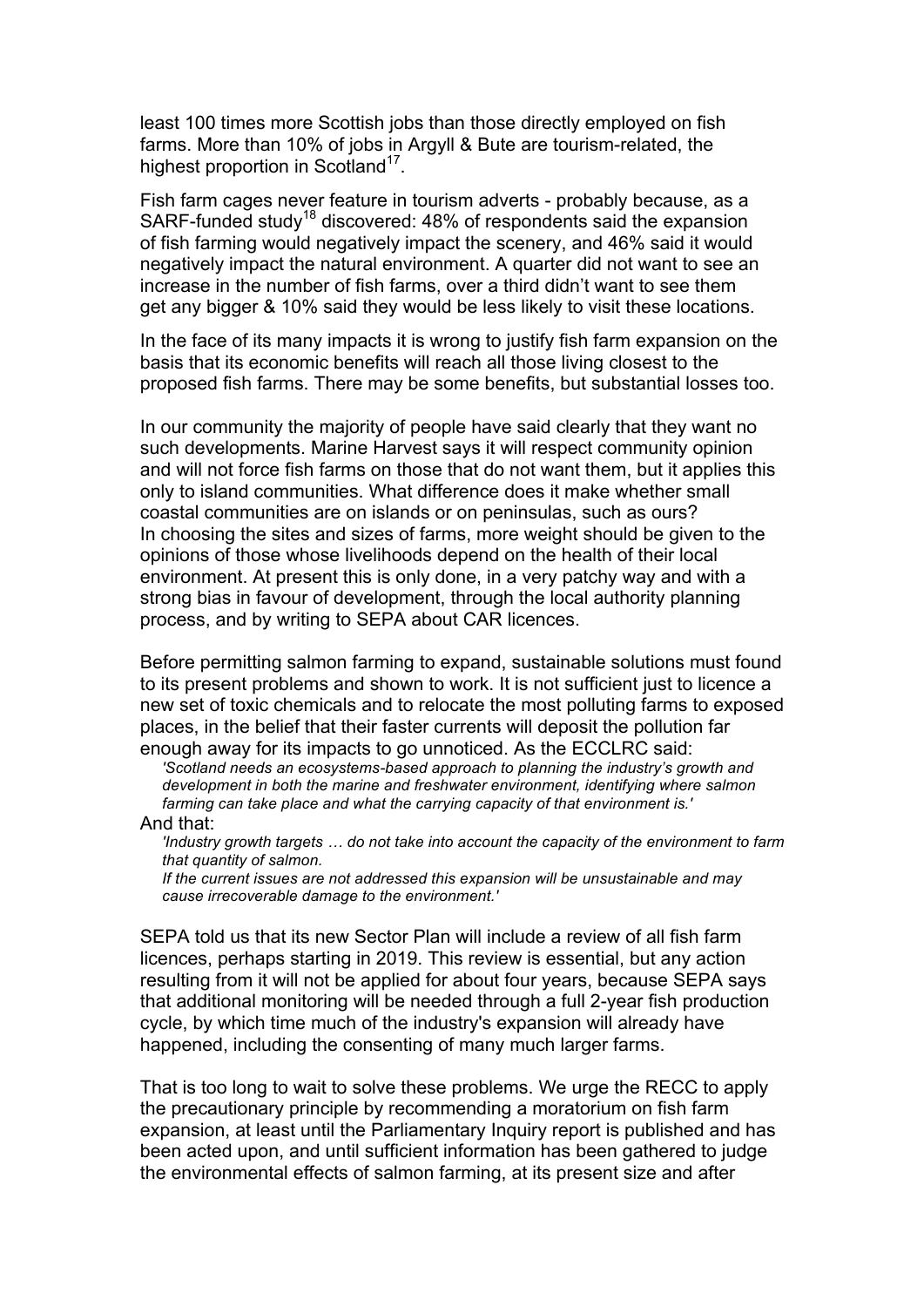expansion. Anne Anderson at SEPA told us she is not keen on a moratorium. We feel this shows an unhealthy closeness of the regulator to the industry.

Separating farmed fish from the open sea would solve most of the industry's problems and we agree with the ECCLRC that independent research on this should be commissioned as a matter of urgency,

*'…including a full cost-benefit analysis of Recirculating Aquaculture Systems (RAS), and a comparative analysis with the sector as it currently operates in Scotland, alongside further development and implementation of alternative technical solutions, supported by the use of incentives.'*

In Norway the industry is moving towards closed-containment, encouraged by licence fees costing more for the companies that do not invest in this innovation. The newly devolved Crown Estate gives Scotland an opportunity to do the same thing. The industry's argument that closed containment would be too expensive is in part because then it would have to match the standards applied to industries on land. This is no reason to set aside the legal and ethical principle that the polluter pays.

There should be a timetable for moving the entire industry in freshwater and in the sea to closed-containment, starting with protected areas.

In order to tackle non-compliance, the Scottish Government should also put a levy on salmon farm profits to fund a publicly-trusted programme of enhanced and fully independent monitoring, and the subsequent analysis of environmental impacts, including long-term trends. As the ECCLRC concluded:

*'There should be a requirement for the industry to fund the independent and independently verified research and development needed.'*

Industry pressure to 'streamline' the consenting process<sup>20</sup> must be resisted, if that means communities are given less involvement, or time to prepare.

Salmon farming here should not aim to be as cheap as Chile. Scotland's farmed salmon should be the best in the world, and so should the safeguards to protect our precious marine environment and the many sustainable jobs depending on it.

We agree entirely with the ECCLRC's conclusion:

'Further development and expansion must be on the basis of a precautionary approach and must be based on resolving the environmental problems. **The status quo is not an option**.'

References:

|   | SARF098: Towards Understanding of the Environmental Impact of a Sea Lice Medicine – the PAMP Suite, |
|---|-----------------------------------------------------------------------------------------------------|
|   | and SARF098C: PAMP Refreshment: Wilding TA Hughes D and Black KD (2017). The Association between    |
|   | emamectin benzoate use and crustacean assemblages around Scottish fish farms.                       |
|   | SARF098 PAMP Refreshment Study - SEPA Response Options Paper.                                       |
|   | SEPA Aguaculture Strategic Management Group. 'Doc 131.pdf' in 'Final Response' to FOI FO187415 at   |
|   | http://apps.sepa.org.uk/disclosurelog                                                               |
| 3 | https://www.pressreader.com/uk/sunday-herald/20170319/281749859171085                               |
| 4 | http://www.parliament.scot/S5 Environment/Inquiries/20180328 SEPA response to GD.pdf                |
| 5 | REFINING SEA-BED PROCESS MODELS FOR AQUACULTURE Final Report for web. Marine Scotland FOI EIR       |
|   | RESPONSE18/00208 - NEW DEPOMOD                                                                      |
| 6 | http://www.parliament.scot/S5 Environment/Inquiries/042 National Trust for Scotland.pdf             |
|   | http://www.parliament.scot/S5 Environment/General%20Documents/053 Sepa supp 2.pdf                   |

8 SEPA EIR Response to FOI request FO188192. 24 November 2017. http://apps.sepa.org.uk/disclosurelog